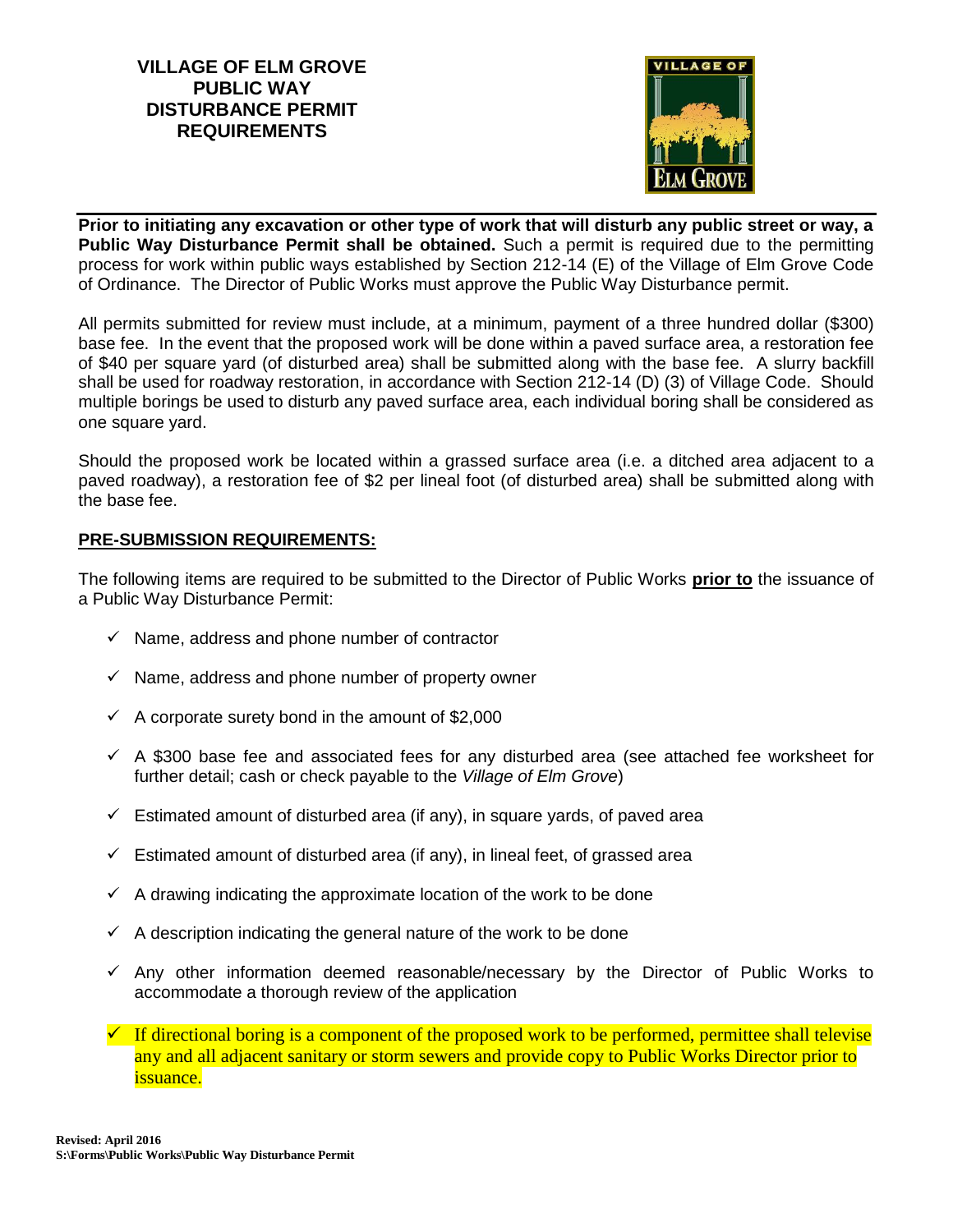## **POST-SUBMISSION REQUIREMENTS:**

A final inspection shall be coordinated with the Director of Public Works. All final work is subject to the approval of the Director of Public Works. **Any outstanding balance related to the permitted work shall be paid in full to the Village at the time of final approval.**

 $\checkmark$  If directional boring is a component of the proposed work to be performed, permittee shall televise any and all adjacent sanitary or storm sewers and provide copy to Public Works Director after work is completed.